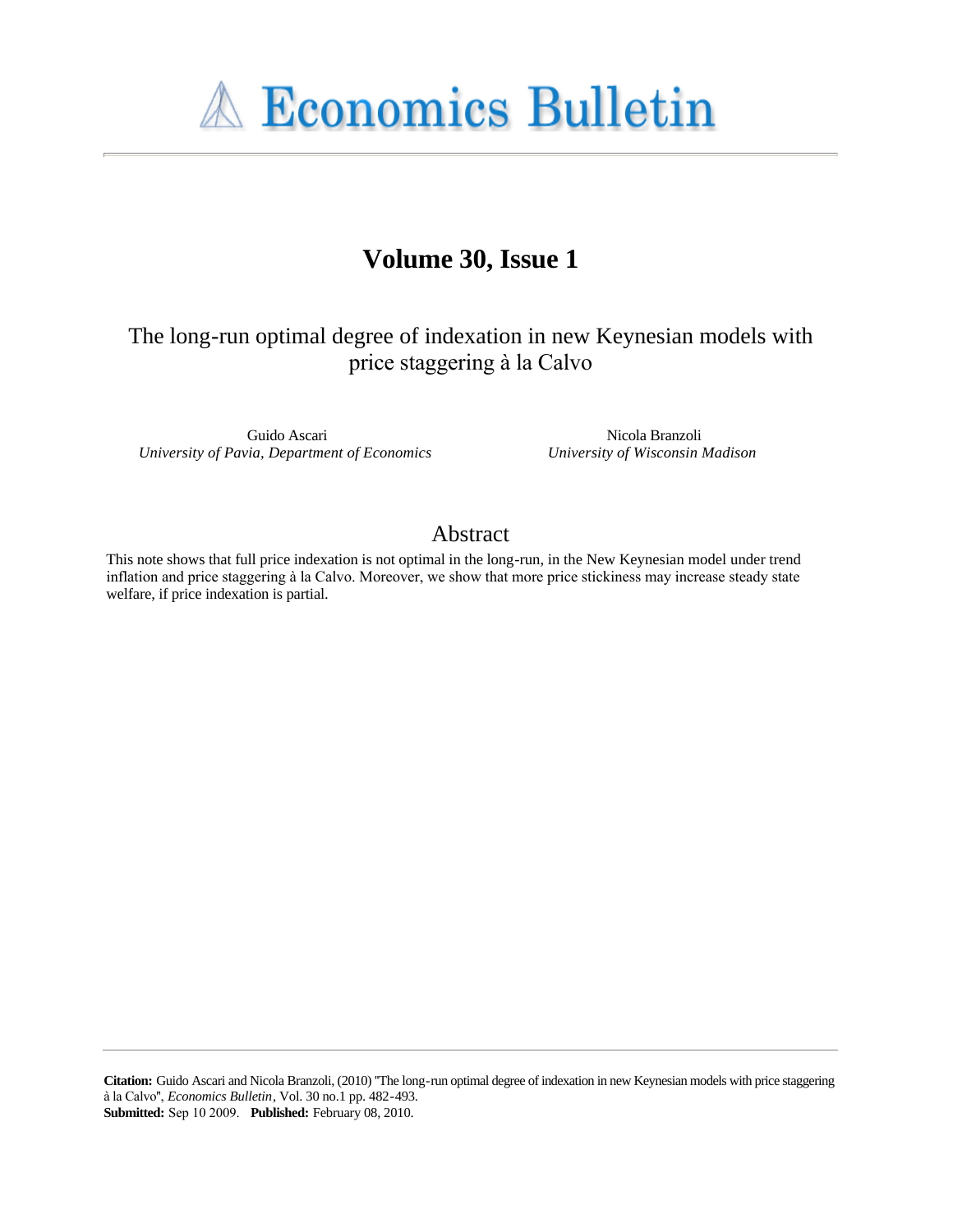### 1 Introduction

Indexation of wages and prices was the subject of substantial literature in macroeconomics in the era of high inflation (see the seminal paper by Gray, 1976) and it has subsequently been neglected. Quite recently, however, many authors started to introduce various forms of indexation in the New Keynesian model, within the Calvo price staggering framework.

However, they do it in a completely ad hoc manner. First, the nowadays most popular form of indexation embedded in these models is the so-called backwardlooking indexation. The main reason is empirical in order to have a lagged term in the New Keynesian Phillips Curve to match the inflation persistence in the data. Second, indexation is most of the times assumed to be full, which avoids the problems arising with positive inflation in steady state (see Ascari, 2004). In the empirical estimates of these models, however, indexation is usually found to be only partial.<sup>1</sup>

This note follows the spirit of Gray (1976) by treating indexation as a policy parameter. That is, we deal with the following question: given that we assume backward looking indexation (as most of the recent literature), is it optimal to set full indexation? We think that this approach may be helpful in understanding how indexation shape trade-offs in the model, influencing the normative conclusions one can obtain using the New Keynesian approach.

We decide to focus on the well-known Christiano et al., 2005 (CEE henceforth) medium-scale model, which is becoming a benchmark model for the literature, because it is theoretically quite rich and empirically successful. We will then ask which are the values of price and wages indexation that maximize welfare in the deterministic Ramsey steady state of the CEE model.

## 2 The Model

The main features of the model are: (i) Households: habit persistence in consumption, money in the utility function, each household comprises all the type of labors and owns capital stock, sticky wages a la Calvo; (ii) Firms: Cash-inadvance constraint on wage payments, monopolistic competition, price stickiness a la Calvo, standard Cobb-Douglas production function plus a fixed cost to guarantee zero proÖt in equilibrium, variable capacity utilization, adjustment costs in investment; (iii) Government expenditure is financed through lumpsum taxes and seigniorage. We use the same functional forms, notation and calibration of SGU (2004).

In this note we focus on indexation, which in the CEE model takes the popular form of backward-looking indexation. In other words, those prices (and wages) that can not change are automatically updated accordingly to the level of price (wage) inflation in the previous period.

<sup>1</sup> See, e.g., Christiano et al. (2005) for the U.S., Smets and Wouters (2003) and for the Euro area.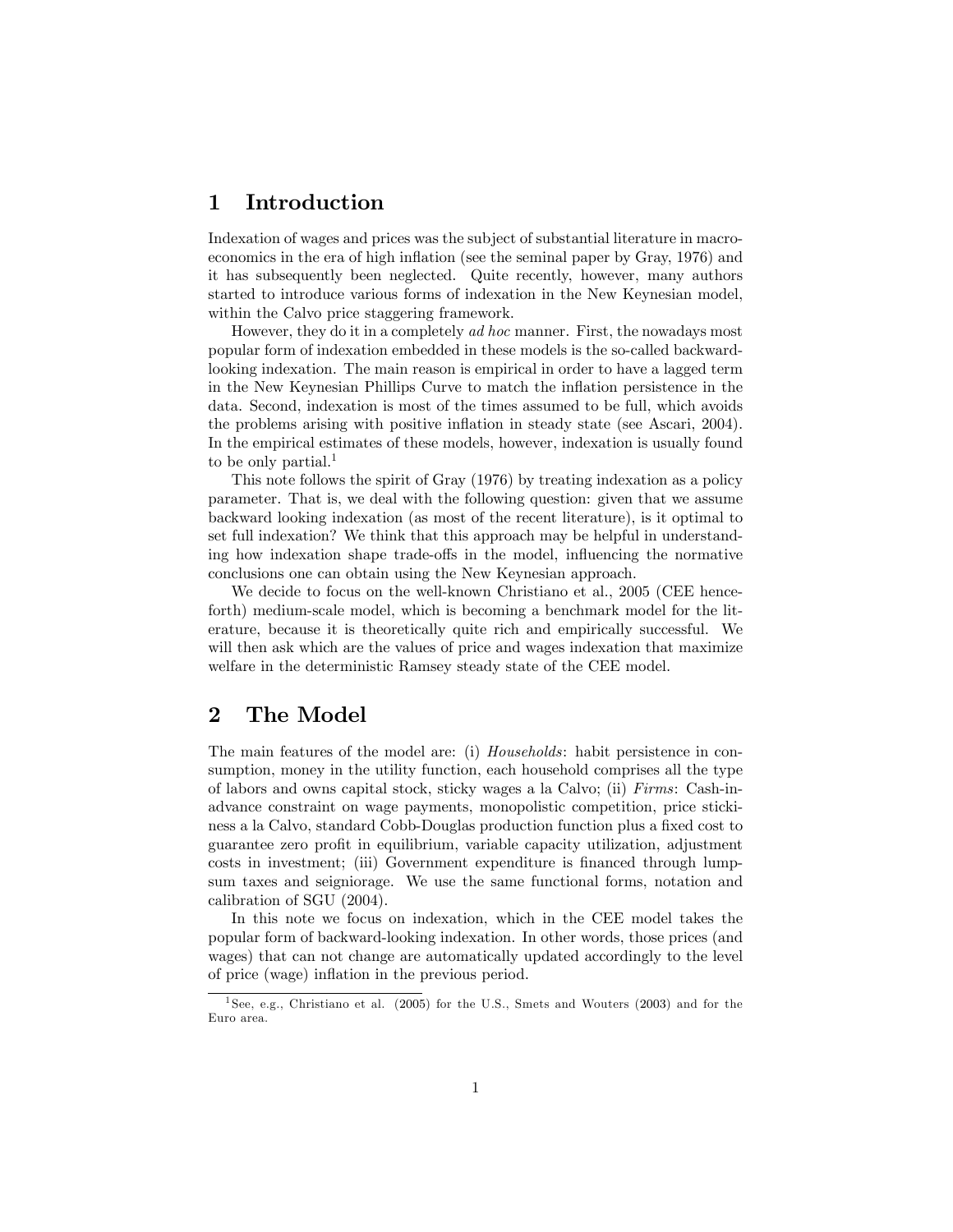For a detailed description of the model see for example Schmitt-Grohé Uribe  $(2004)$  (SGU henceforth).

#### 3 The Ramsey Steady State

Both CEE and SGU assume that wages and prices are fully indexed, that is indexation is 100%. In this note we ask the model what are the values of  $\chi \in [0, 1]$  (i.e., degree of price indexation) and of  $\tilde{\chi} \in [0, 1]$  (i.e., degree of wage indexation) that maximize the steady state welfare of the representative household.

Following the literature initiated by Gray (1976) we treat indexation as a policy parameter. Consider the problem of a benevolent planner that seeks to maximize the present value of the utility choosing the optimal level of inflation, price and wage indexation.

Schmitt-Grohé and Uribe (2007) has partially investigated this issue. In this same model they let vary the price-indexation parameter between 0 and 1 and look for the optimal Ramsey steady state inflation. Their main result is that the trade-off between the Friedman Rule and the inflation stability is resolved in favor of inflation stability, with a steady state level of inflation close to zero. When indexation increases toward 1, reducing the long-run effect associated with inflation, the optimal level of inflation moves toward the Friedman rule<sup>2</sup>. In light of their analysis we expect to Önd that a benevolent planner maximizing over inflation and the indexation parameters, would solve both inefficiencies setting indexation equal to 1 and the inflation rate equal to the discount rate, i.e. the Friedman Rule.

Surprisingly the solution of the Ramsey problem is:

$$
\pi_{Ra}^* = \beta \quad \tilde{\chi}_{Ra}^* = 1 \quad \chi_{Ra}^* = 0.95
$$

i.e. the Friedman rule, full wage indexation but partial price indexation. To investigate the trade-off behind the Ramsey solution we study the steady state in the next section.

#### 4 Steady State Analysis

We expected to find full indexation (i.e.,  $\chi, \tilde{\chi} = 1$ ) to be optimal in steady state<sup>3</sup>. The effect of indexation is visualized in Figure 1, that shows welfare as a function of  $\chi$  and  $\tilde{\chi}$  (prices and wages indexation respectively). This graph reveals that no indexation gives the worst outcome. Figure 2 instead uncovers our main result. While steady state welfare is ever increasing in the wage indexation parameter,  $\tilde{\chi}$ , for a given  $\tilde{\chi}$ , it is first increasing and then decreasing in the price indexation parameter. It follows that for any  $\tilde{\chi}$ , full price indexation is never optimal.

<sup>2</sup> See SGU (2007) for a further discussion on this topic.

 $3$ For the sake of simplicity, we analyze the case of positive trend inflation, calibrating the model to the US average inflation  $(4.2\%)$  as SGU. Note however that the arguments provided are indipendent from the sign of inflation, given that it is different from 0.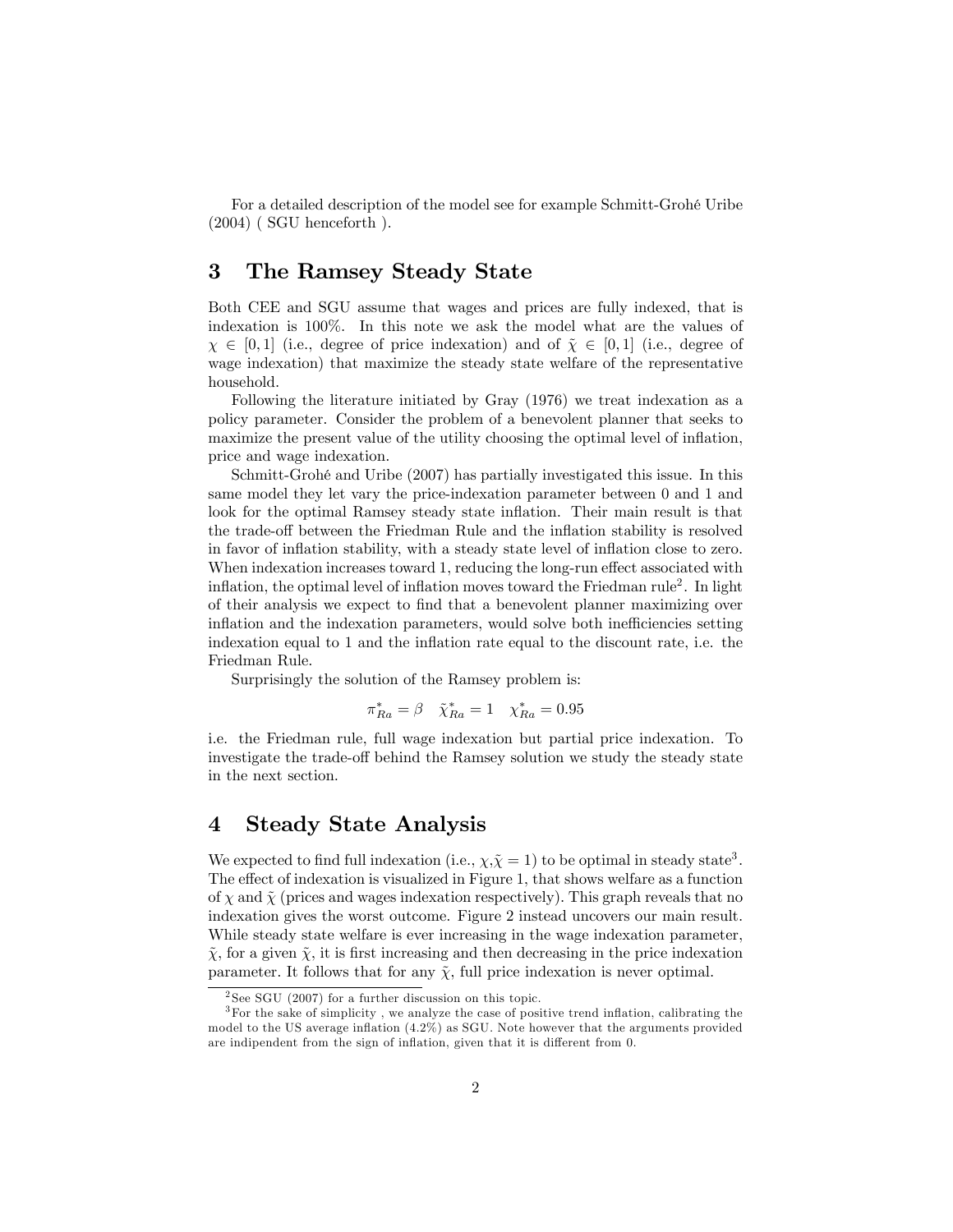- Result 1 The maximum steady state welfare level is attained at full wage indexation, but partial price indexation, that is  $\tilde{\chi} = 1$  and  $\chi = 0.88$ .
- **Corollary** The value of  $\chi = 0.88$  maximizes steady state welfare, for any level of  $\tilde{\chi}$

The corollary of Result 1 suggests that the source of optimality of partial indexation is to be found in other inefficiencies rather than the nominal frictions in the model. In order to explain our intuition we follow the line of argument in King and Wolman (1996). King and Wolman (1996) focus their attention on the average mark-up in the economy. The average mark-up is a measure of the monopolistic distortion in the whole economy, i.e., a lower average markup should be associated with a higher welfare level. Moreover in all the New Keynesian models, monopolistic competition implies the existence of steady state inefficiencies.

The average mark-up can be expressed as

$$
\frac{P_t}{MC_t} = \left(\frac{P_t}{\tilde{P}_t}\right) \left(\frac{\tilde{P}_t}{MC_t}\right) \tag{1}
$$

where  $MC_t$  represents nominal marginal costs,  $P_t$  is the aggregate price level and  $\tilde{P}_t$  is the optimal reset price.

The average mark-up is hence given by two factors: 1) the "price adjustment gap", defined as the ratio of the general price level to the price charged by resetting firms; 2) the "marginal mark-up", defined as the mark-up of the resetting firms.

In a steady state with full indexation, or with no long-run ináation, all prices and wages would be the same. So there would be no "price adjustment gap" and the average mark-up would equal the marginal mark-up, in turn simply given by the Lerner coefficient. Whenever there is partial price indexation this is no longer true, and the steady state exhibits price dispersion. In this environment  $P_t$  is lower than  $\tilde{P}_t$  and a price adjustment gap emerges. Indeed with partial indexation, positive inflation mechanically erodes the relative price set by firms in past periods. This can be seen in the steady state version of the equation that defines the general price level<sup>4</sup>

$$
P_t = \left[ \int_0^1 P_{i,t}^{1-\eta} dt \right]^{\frac{1}{1-\eta}} = \left[ \alpha \pi_{t-1}^{(1-\eta)} \chi P_{t-1}^{1-\eta} + (1-\alpha) \tilde{P}_t^{1-\eta} \right]^{\frac{1}{1-\eta}} \Longrightarrow ss
$$

$$
\implies 1 = \left[ \alpha \overline{\pi}^{(\eta-1)(1-\chi)} + (1-\alpha) \left( \frac{\tilde{P}}{P} \right)^{1-\eta} \right]^{\frac{1}{1-\eta}}
$$

$$
\implies \frac{P}{\tilde{P}} = \left( \frac{1 - \alpha \overline{\pi}^{(\eta-1)(1-\chi)}}{1-\alpha} \right)^{\frac{1}{\eta-1}}
$$
(2)

 $\frac{4}{9}$  as the probability of not being able to reset the price,  $\bar{\pi}$  is the steady state gross inflation rate and  $\eta$  is the elasticity of demand for differentiated goods.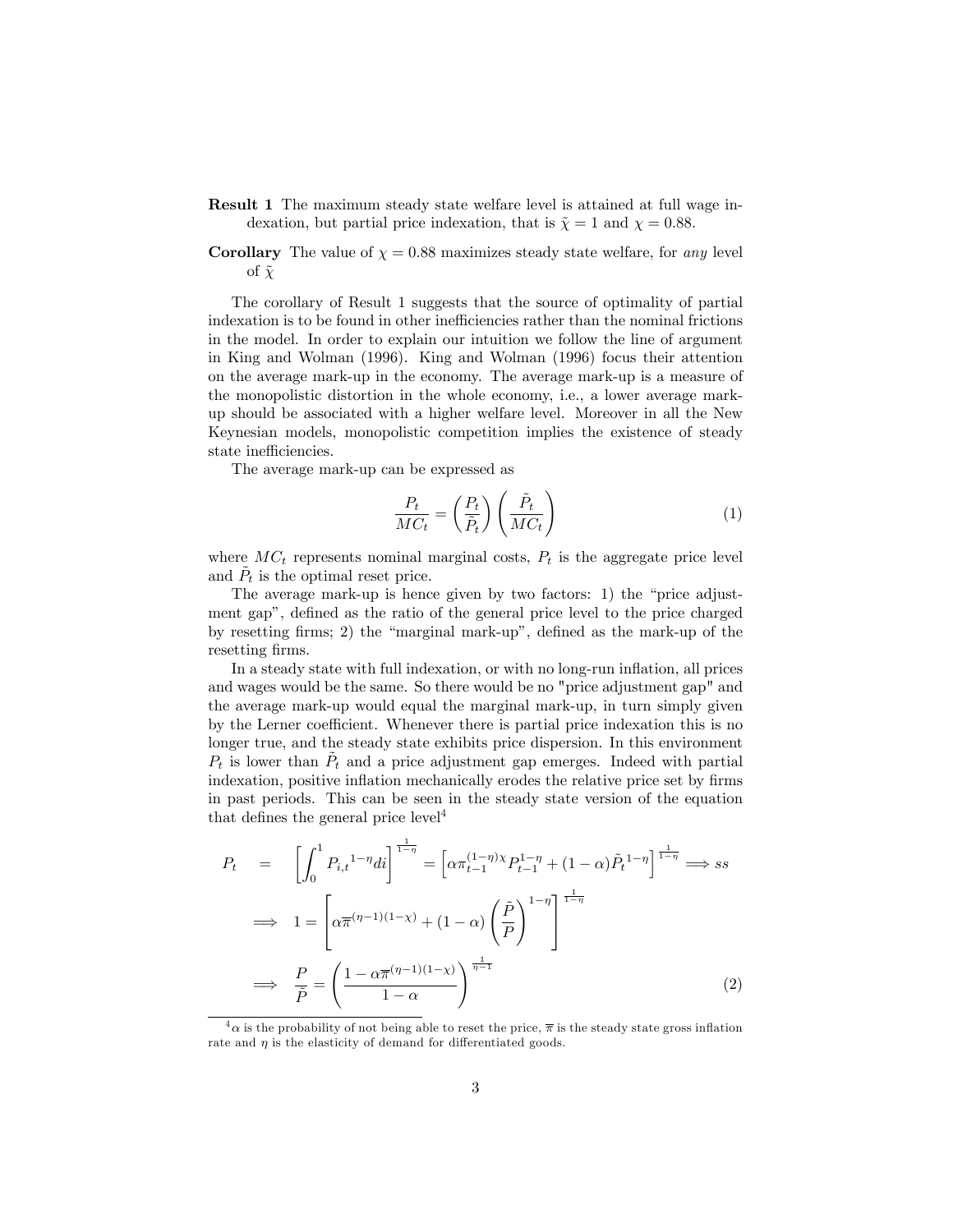Note that, other things equal, lower price indexation decreases the price adjustment gap, since firms will try to shield themselves from the erosion of relative prices, thus decreasing the average mark-up in (1), and increasing welfare. Here it is therefore the positive effect of partial indexation: the lower  $\chi$ , the lower the price adjustment gap and the lower the average mark-up in the economy.

The second effect instead concerns the marginal mark-up, which is also affected by partial indexation. Firms know that positive inflation erodes both their mark-up (since nominal marginal costs will increase with inflation) and their relative prices. This latter erosion would both increases their demand (which they have to satisfy by assumption) and decreases their per-unit profits. Thus, they react by resetting a higher price when they can, so that the lower the indexation parameter, the higher is the ratio  $\frac{\tilde{P}_t}{MC_t}$ . This is the negative effect of a lower indexation on the average mark-up in the economy: the lower  $\chi$ , the higher the marginal mark-up and the higher the average mark-up in the economy:

These are hence the two conflicting forces acting in steady state. As displayed in Figure 3, for low levels of  $\chi$ , the second effect dominates such that the average mark-up decreases with  $\chi$ , and therefore welfare is increasing with indexation. However, at a certain point ( $\chi = 0.88$ ), the two effects compensate and then the first effect prevails. For  $\chi > 0.88$  the average mark-up increases, reducing welfare:

Following the same argument, the second effect instead always dominates with regard to wage indexation, given the CEE calibration.

To conclude, with positive trend inflation, partial price indexation can mitigate the monopolistic distortion in the steady state, thereby increasing welfare<sup>5</sup>.

#### 5 Price indexation and price stickiness

It would be interesting to look at the properties of the steady state defined by the optimal combination of the two indexation parameters, particularly exploring the comparative statics with respect to some parameters. The most obvious one to look at is the Calvo parameter of the price setting mechanism. The parameter  $\alpha$  is the probability of not being able to reset the price, and it is set equal to to 0.6 in SGU 2004.

We expected welfare to be increasing with price flexibility, that is, for a given  $\chi$  (and  $\tilde{\chi}$ ), welfare would be decreasing with  $\alpha$ . Indeed  $\alpha = 0$  means complete price flexibility. This seems to be the case by looking at Figure 4 that plots welfare as  $\alpha$  and  $\chi$  vary. The lower welfare level is given the point  $(\alpha, \chi) = (1, 0)$ , as expected.

However, welfare is *increasing in*  $\alpha$ , for certain values of  $\chi$ . That is, in certain part of the surface in Figure 4, the higher price stickiness, the higher is welfare.

<sup>5</sup>Note that our arguments are not based on the particular form of indexation but rather on the presence of positive long-run ináation and monopolitic competition, so they are not affected by the assumption of indexation to past inflation.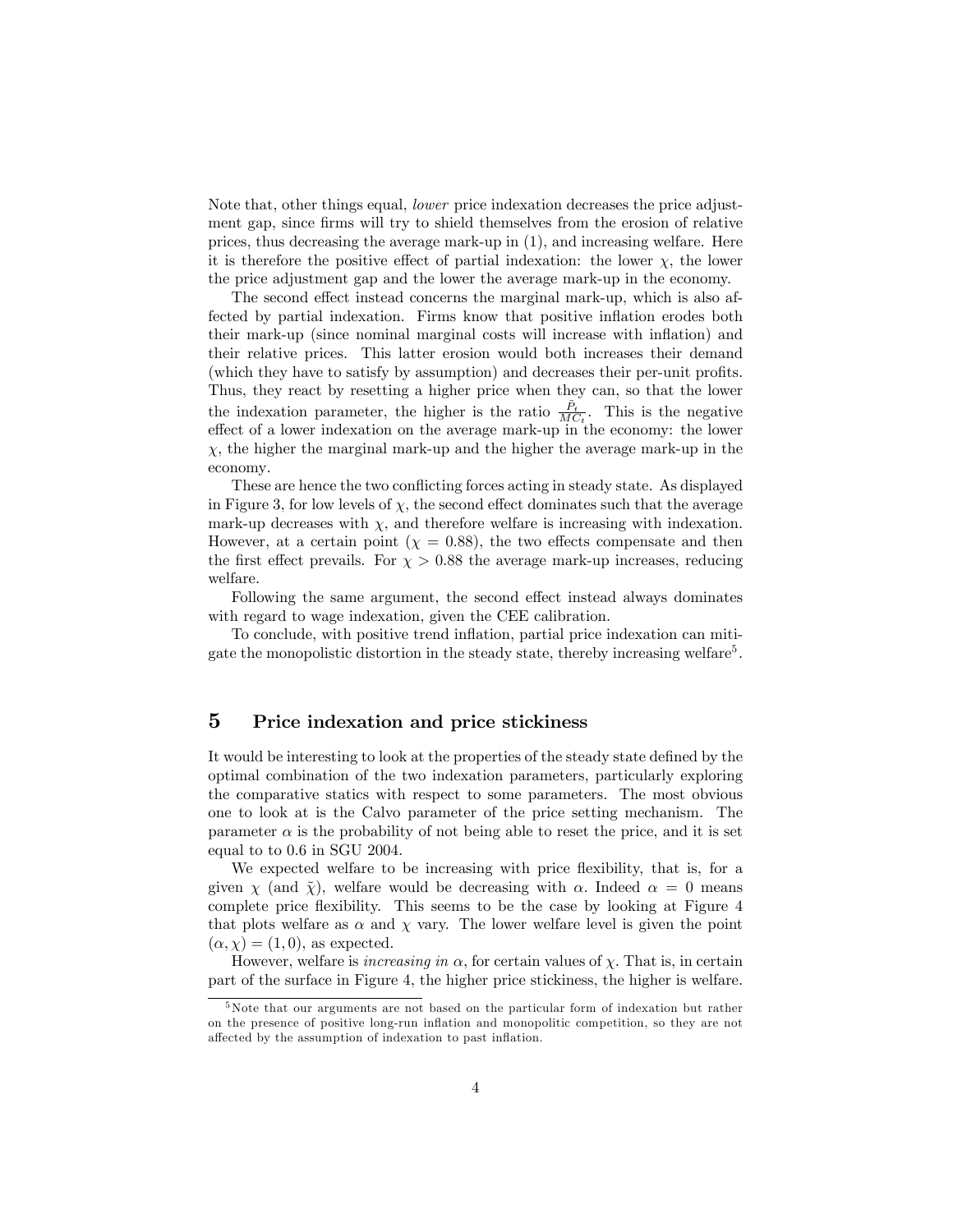Generally, this holds for quite high values of  $\chi$ , as shown in Figure 5, and in particularly for  $\chi = 0.88$ .

**Result 2** Given  $\tilde{\chi} = 1$  and  $\chi = 0.88$ , steady state welfare is maximized for the maximum admissible level of price rigidity (i.e.,  $\alpha = 0.993$ ).<sup>6</sup>

Indeed, for any value of  $\tilde{\chi}$  and for  $\chi > 0.76$  welfare is increasing in  $\alpha$ . The key variable is still the average mark-up in the economy, which is monotonically decreasing in price stickiness as shown in Figure 6. Marginal mark-up is increasing in  $\alpha$  because price-setting firms increase their mark-up when the hazard rate of prices is lower. However the average mark-up decreases with  $\alpha$  because the effect of the price adjustment dominates for high values of indexation. Therefore, we might conclude that price stickiness improves welfare by alleviating monopolistic distortions. Result 2 is surprising and should warn about the fact that a wrong calibration of indexation may mislead to the conclusion that nominal frictions are beneficial to the economy.

#### 6 Conclusions

This note shows that full price indexation is not optimal in the long-run in the New Keynesian model, because of monopolistic distortion. The argument provided for the optimality of partial indexation is very different from the classical one in Gray (1976). Indeed, we are analyzing the steady state of a microfounded model, without considering any stochastic supply or demand shocks, that were instead crucial for Grayís (1976) argument. Moreover, we show that more price stickiness may increase steady state welfare, if price indexation is partial.

#### 7 References

Ascari, G. (2004) "Staggered prices and trend inflation: Some nuisances" Review of Economic Dynamics  $7,642-667$ .

Calvo, G. (1983) "Staggered prices in a utility-maximising framework" Journal of Monetary Economics  $12$ ,  $383 - 398$ .

Christiano, L., M. Eichenbaum and C. Evans (2005) "Nominal Rigidities and the Dynamic Effects of a Shock to Monetary Policy" Journal of Political  $Economy, 113(1).$ 

Gray, J. A. (1976)."Wage indexation: a macroeconomic approach" Journal of Monetary Economics  $2, 221-235$ .

King, R. G. and A. L. Wolman (1996) "Inflation targeting in a st. louis model of the 21st century" Federal Reserve Bank of St. Louis Quarterly Review, 83-107.

 $6$ Given positive steady state inflation and partial indexation, there is a maximum value for  $\alpha$ , such that the first order condition for reset price is defined (see Ascari, 2004).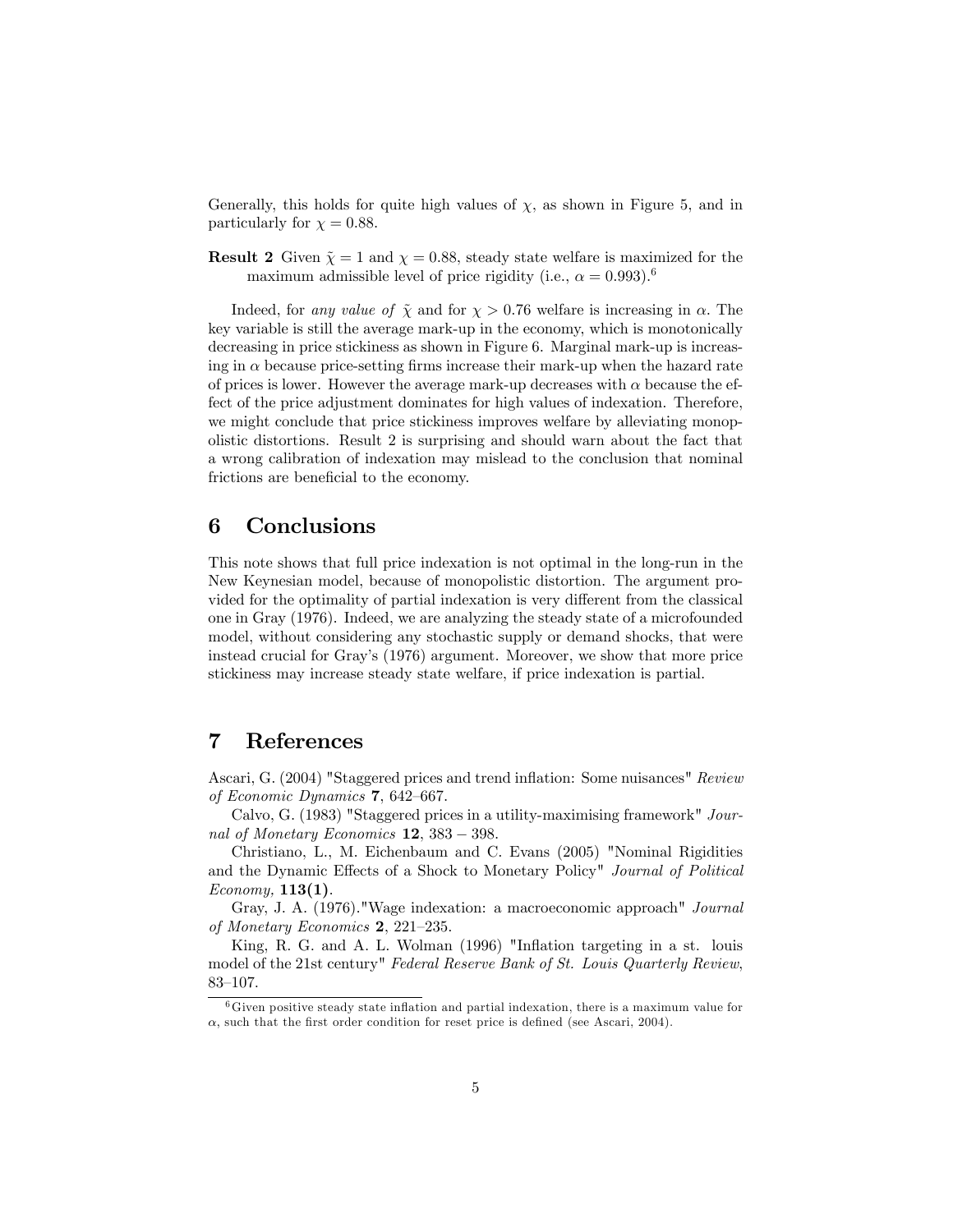Schmitt-Grohé S. and Uribe M., (2004) "Optimal Operational Monetary Policy in the Christiano-Eichenbaum-Evans Model of the U.S. Business Cycle" NBER wp 10724.

Schmitt-Grohé, S. and M. Uribe (2007) "Optimal inflation stabilization in a medium-scale macroeconomic model" Monetary Policy Under Inflation Targeting, Central Bank of Chile,  $125 - 186$ .

Smets, F. and R. Wouters (2003) "An estimated stochastic dynamic general equilibrium model of the Euro Area" Journal of the European Economic Association,  $15(1)$ ,  $1123 - 1175$ .

Smets, F. and R. Wouters (2007) "Shocks and frictions in U.S. business cycle: A Bayesian DSGE approach" American Economic Review,  $97(3)$ , 586 – 606.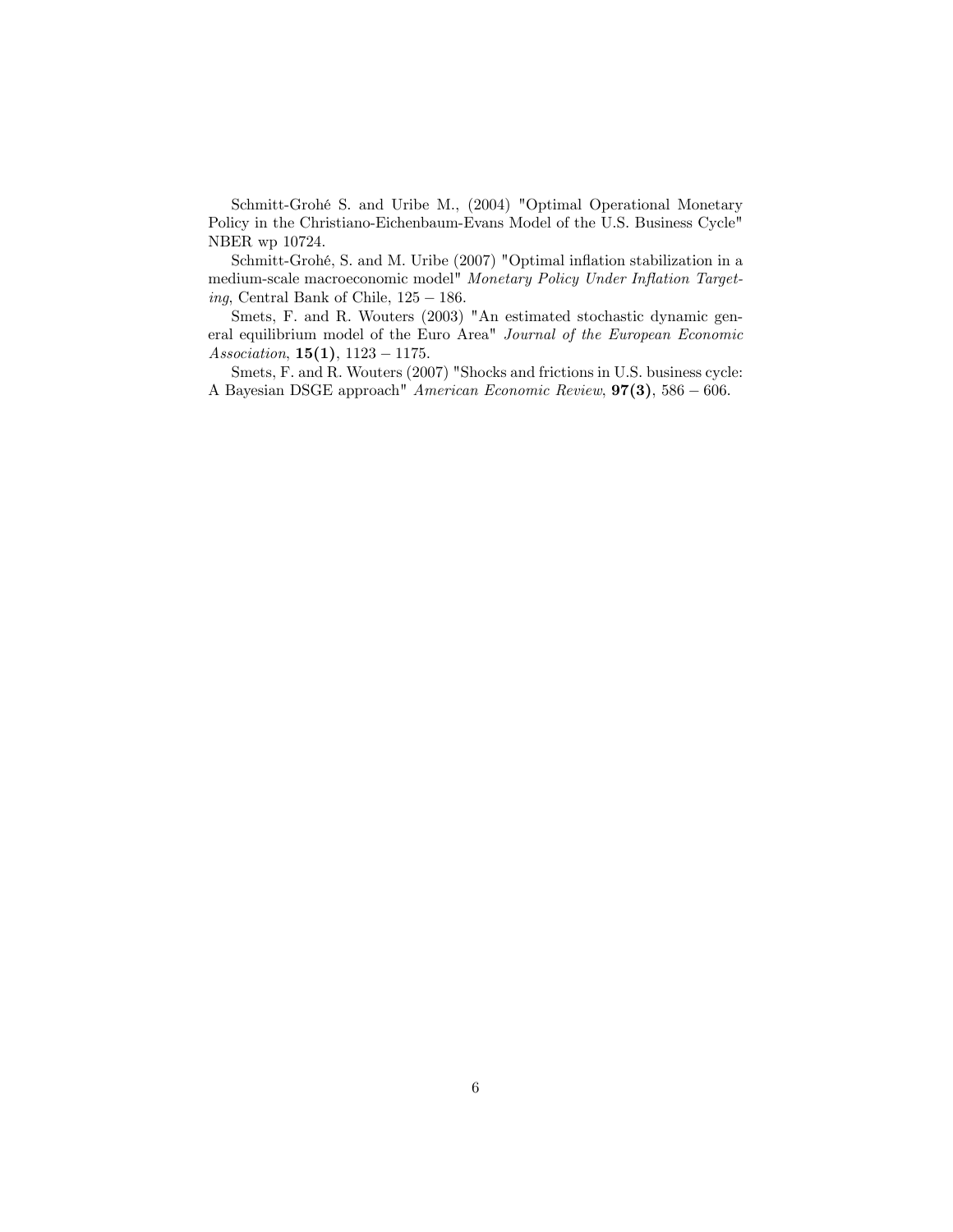

# 8 Figures

Figure 1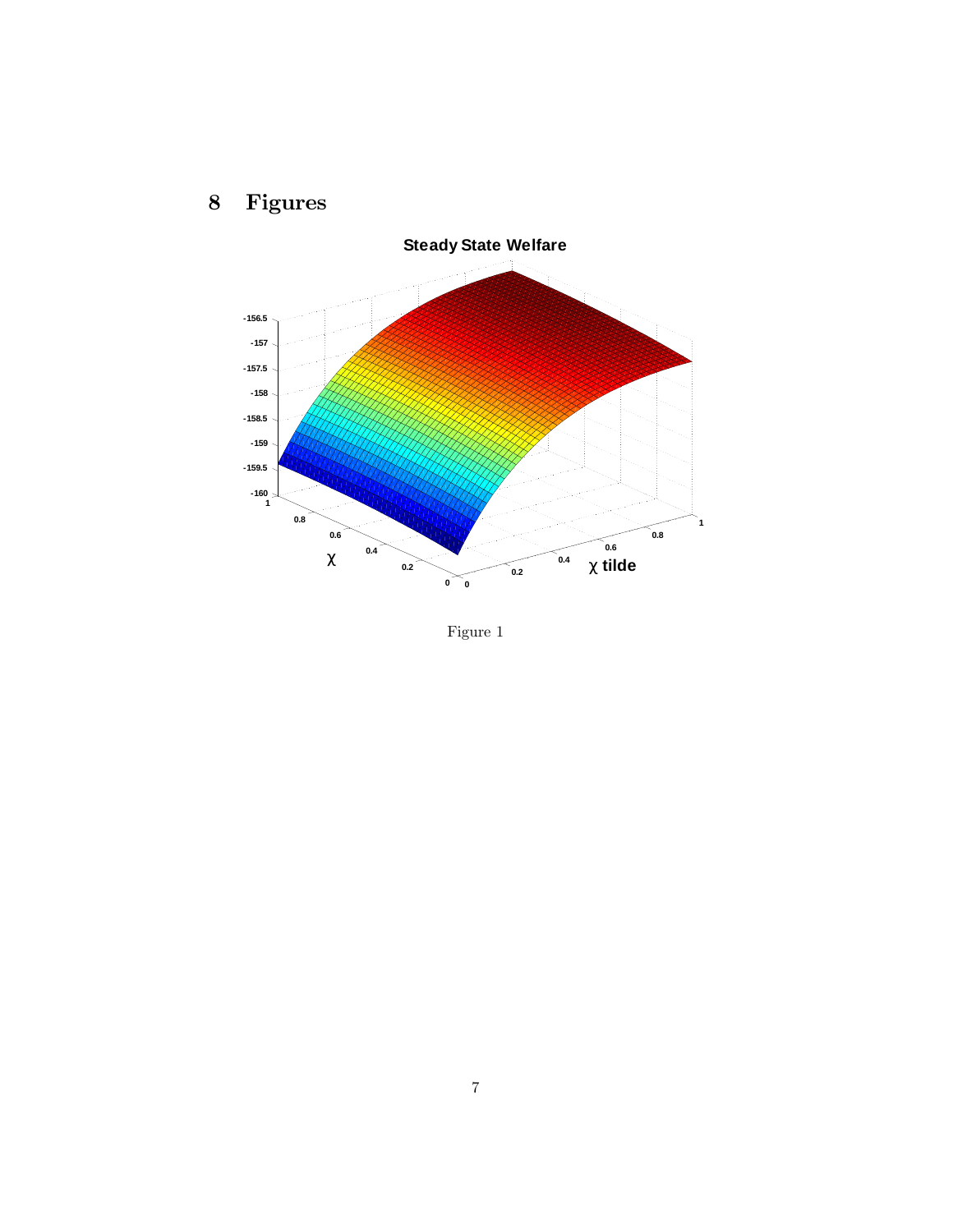

Figure 2



Figure 3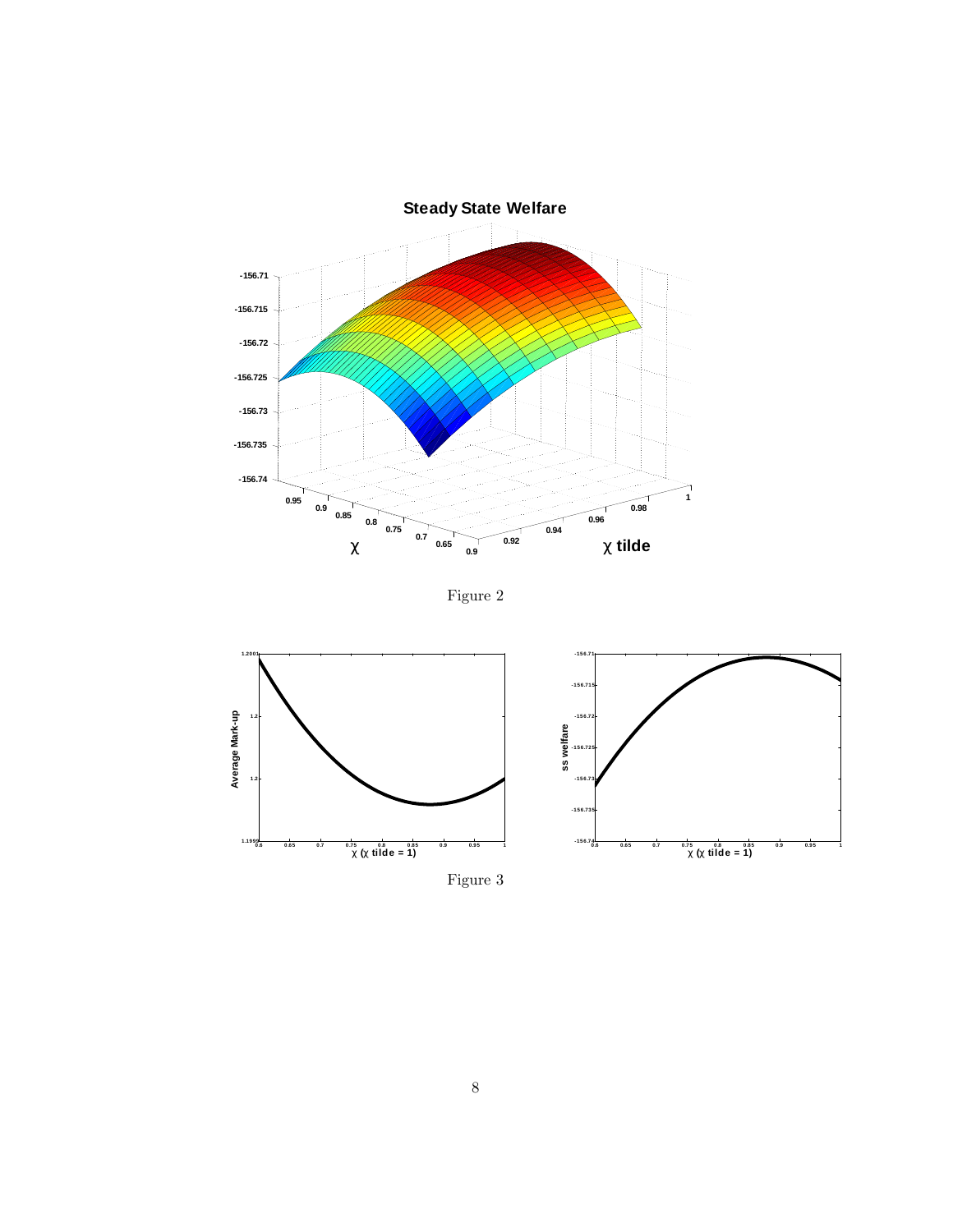

Figure 4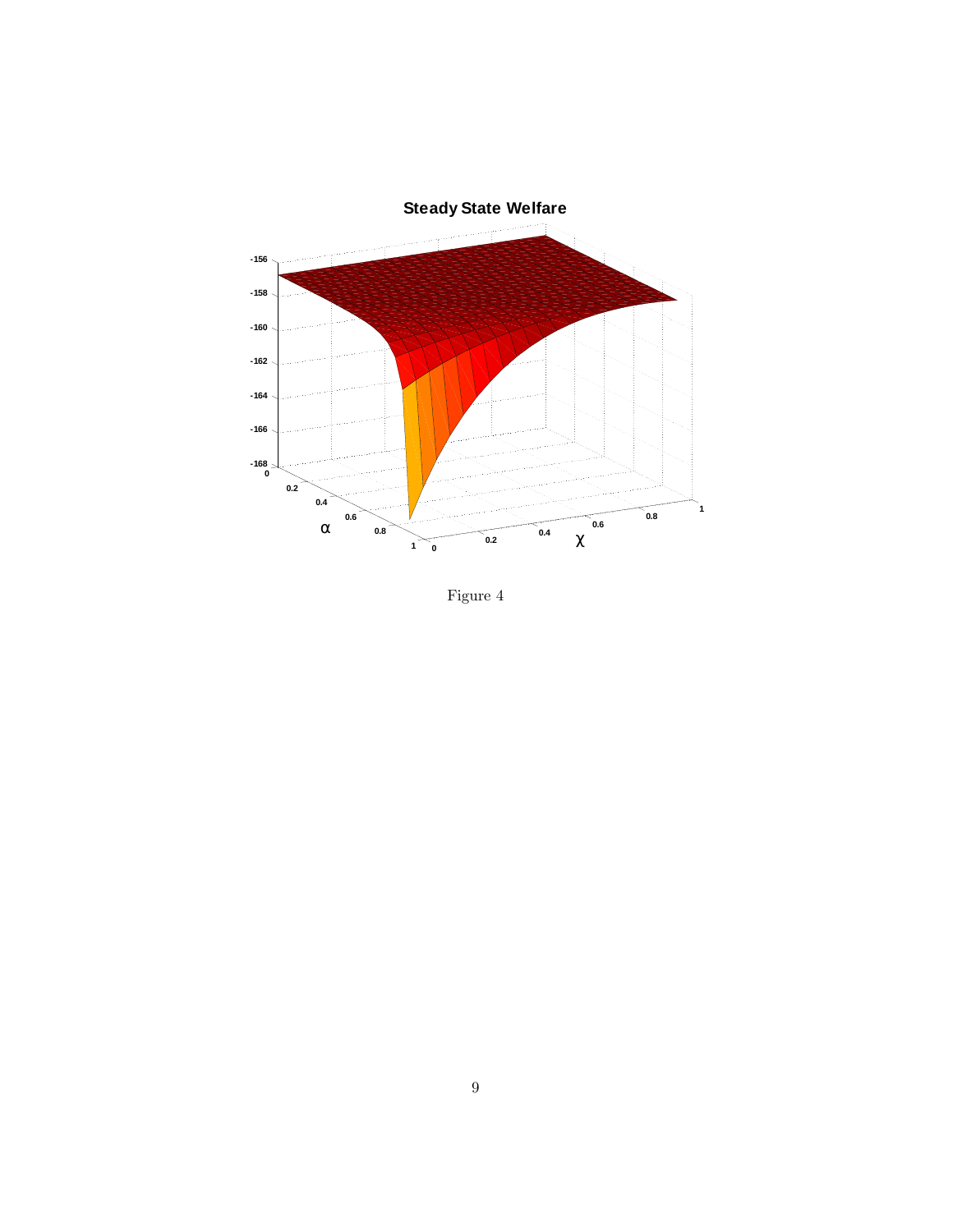

Figure 5